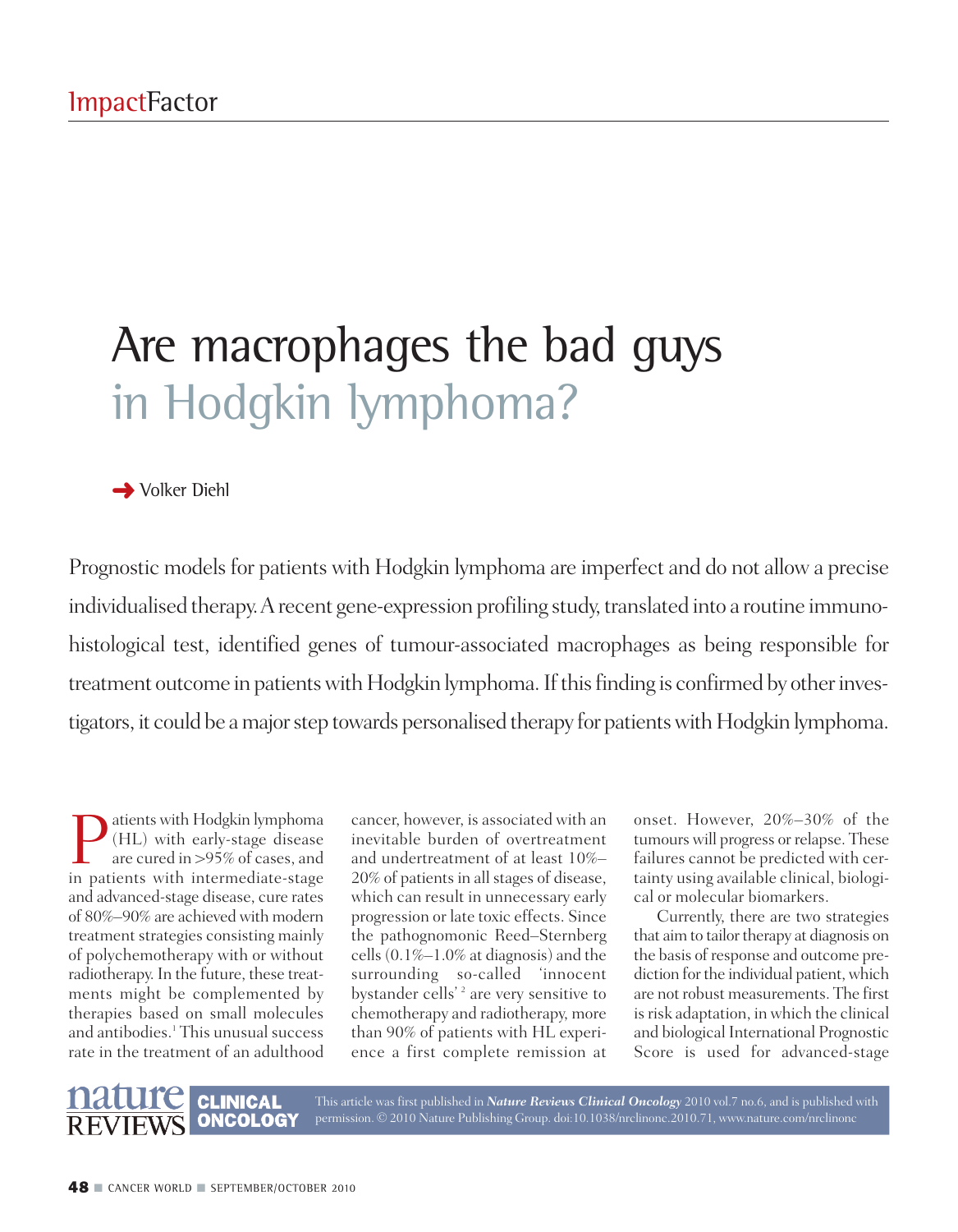disease, <sup>3</sup> or theAnnArbor classification and tumour burden that is used in earlystage disease. The second strategy is response modulation, in which therapy is escalated or reduced according to the FDG PET/CT result after two courses of induction therapy. <sup>4</sup> Both strategies are applied in ongoing international HL trials, yet they are far from offering the necessary accuracy to provide a personalised treatment option for individual patients.

The recent study by Steidl et al., 5 however, opens a new hopeful avenue to reach the goal of personalised medicine. In this publication, the authors describe a method for predicting HL outcome by applying a frequently used but often-underestimated pathology test.

The researchers (a combination of pathologists, molecular biologists, biostatisticians and clinicians) measured the amount of CD68+ macrophages in the primary tumour lesions of patients with HL and correlated the percentage of CD68+ macrophages (immunohistochemical score 0–3) to the outcome of therapy.

This association was relevant for the induction treatment phase. Furthermore, the quantity of CD68+ tumour-associated macrophages predicted success or failure in the setting of disease-relapse after autologous haematopoietic stem-cell transplantation.

Gene-expression profiling studies on a set of 130 frozen biopsy samples revealed a group of genes that showed a significant correlation between the gene-expression profile and the outcome of primary and secondary treatment. The validity of these findings was confirmed in an independent cohort of 166 patients with classic HL, using immunohistochemical analysis of tumour tissue on paraffin blocks.

These findings, along with previous

studies, 6,7 revealed three major factors that correlate with the failure of primary HL therapy: the abundance of tumour-infiltrating macrophages, the lack of small B-lymphocytes, and the overexpression of metallopeptidases (such as MMP11).

Steidl et al. <sup>5</sup> focused on the CD68+ macrophages because of the strong signals from the gene-expression data and the prominent role of macrophages

in the process whereby tumour cells interact with bystander cells, such as macrophages, eosinophils, mast cells, B-cells and T-cells (see figure). These interactions lead to an inhibition of apoptosis, which increases proliferation and promotes the survival of tumour cells, not only in HL but also in follicular non-HL, <sup>8</sup> as well asin other B-cell malignancies. 9

The immunohistochemical macro-



The interactions between H-RS cells and the microenvironment include mediators and reactive innate immunity bystander cells. CD68+ macrophages are activated by TNF<sup>α</sup> and the fragile H-RS cells are regulated by mediators such as Notch1/Jagged1, and by the angiogenic switch, which is controlled by VEGF in conjunction with endothelial and smooth muscle cells. H-RS cells attract CD4+ lymphocytes via TARC/CCR4 and interact with the CD4cells via CD40-ligand interaction. Cytotoxic CD8+ T-cells and CD4+ $T_H1$  cells are kept at a distance from the H-RS cells and inhibited by IL-10, TGFβ and galectin-1, which in turn activates CD25<sup>+</sup> FoxP3<sup>+</sup> T<sub>REG</sub> cells. A paracrine loop via IL-13/IL-13R assisted by Notch1/Jagged1 promotes proliferation of H-RS cells.

CCR4 – chemokine receptor 4; H-RS – Hodgkin-Reed–Sternberg; IL-10 – interleukin-10; TARC – thymus and activation-regulated chemokine; TGF $\beta$  – transforming growth factor-beta; TNF $\alpha$  – tumour necrosis factor-alpha; T<sub>REG</sub> cells – T-regulatory cells; VEGF – vascular endothelial growth factor